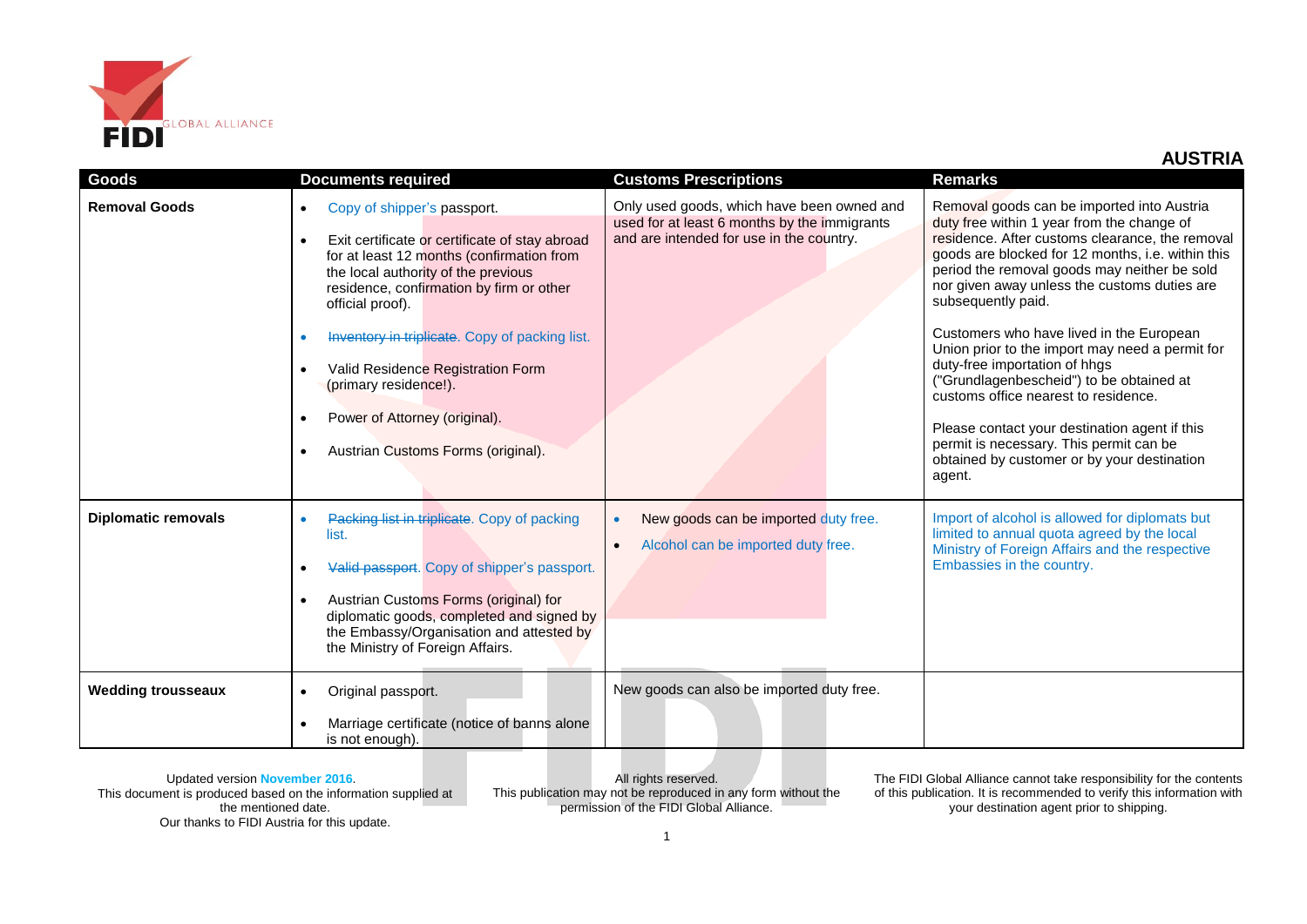

| <b>Goods</b>                                           | <b>Documents required</b>                                                                                                                                      | <b>Customs Prescriptions</b>                                                                                                                                | <b>Remarks</b>                                                                            |
|--------------------------------------------------------|----------------------------------------------------------------------------------------------------------------------------------------------------------------|-------------------------------------------------------------------------------------------------------------------------------------------------------------|-------------------------------------------------------------------------------------------|
|                                                        |                                                                                                                                                                |                                                                                                                                                             |                                                                                           |
|                                                        | List in triplicate of the goods to be<br>$\bullet$<br>imported, with declaration by the applicant<br>that the goods are dowry (they can also be<br>new goods). |                                                                                                                                                             |                                                                                           |
|                                                        | Attestation from the Austrian partner to the<br>$\bullet$<br>marriage that he was resident in Austria for<br>at least 6 months before the marriage.            |                                                                                                                                                             |                                                                                           |
|                                                        | Valid Residence Registration Form<br>(primary residence!).                                                                                                     |                                                                                                                                                             |                                                                                           |
| Inheritance                                            | Passport of the heir.<br>$\bullet$                                                                                                                             | The inheritance goods must be used and may<br>be sold by the heir within 6 months.                                                                          |                                                                                           |
|                                                        | Inheritance certificate (attested by the<br>$\bullet$<br>courts or by a Notary).                                                                               |                                                                                                                                                             |                                                                                           |
|                                                        | Inventory (attested by the courts or by a<br>$\bullet$<br>Notary).                                                                                             |                                                                                                                                                             |                                                                                           |
|                                                        | Valid Residence Registration Form<br>٠<br>(primary residence!).                                                                                                |                                                                                                                                                             |                                                                                           |
| New furniture domestic<br>appliances, gifts, souvenirs | Invoice for goods in duplicate. Purchase<br>$\bullet$<br>invoice.                                                                                              | Subject to customs duty and tax.                                                                                                                            |                                                                                           |
|                                                        | Certificate of circulation of goods and<br>$\bullet$<br>import permit where applicable.                                                                        |                                                                                                                                                             |                                                                                           |
| Objects of art, antiques                               | Invoice for goods in duplicate (if applicable,<br>expert appraisal).                                                                                           | Antiques, if over 100 years of age are duty<br>$\bullet$<br>free but subject to VAT.<br>Objects of art are subject to customs duty<br>$\bullet$<br>and tax. | For antiques as a rule a certificate of appraisal<br>from an Austrian expert is required. |

Updated version **November 2016**. This document is produced based on the information supplied at the mentioned date. Our thanks to FIDI Austria for this update.

All rights reserved. This publication may not be reproduced in any form without the permission of the FIDI Global Alliance.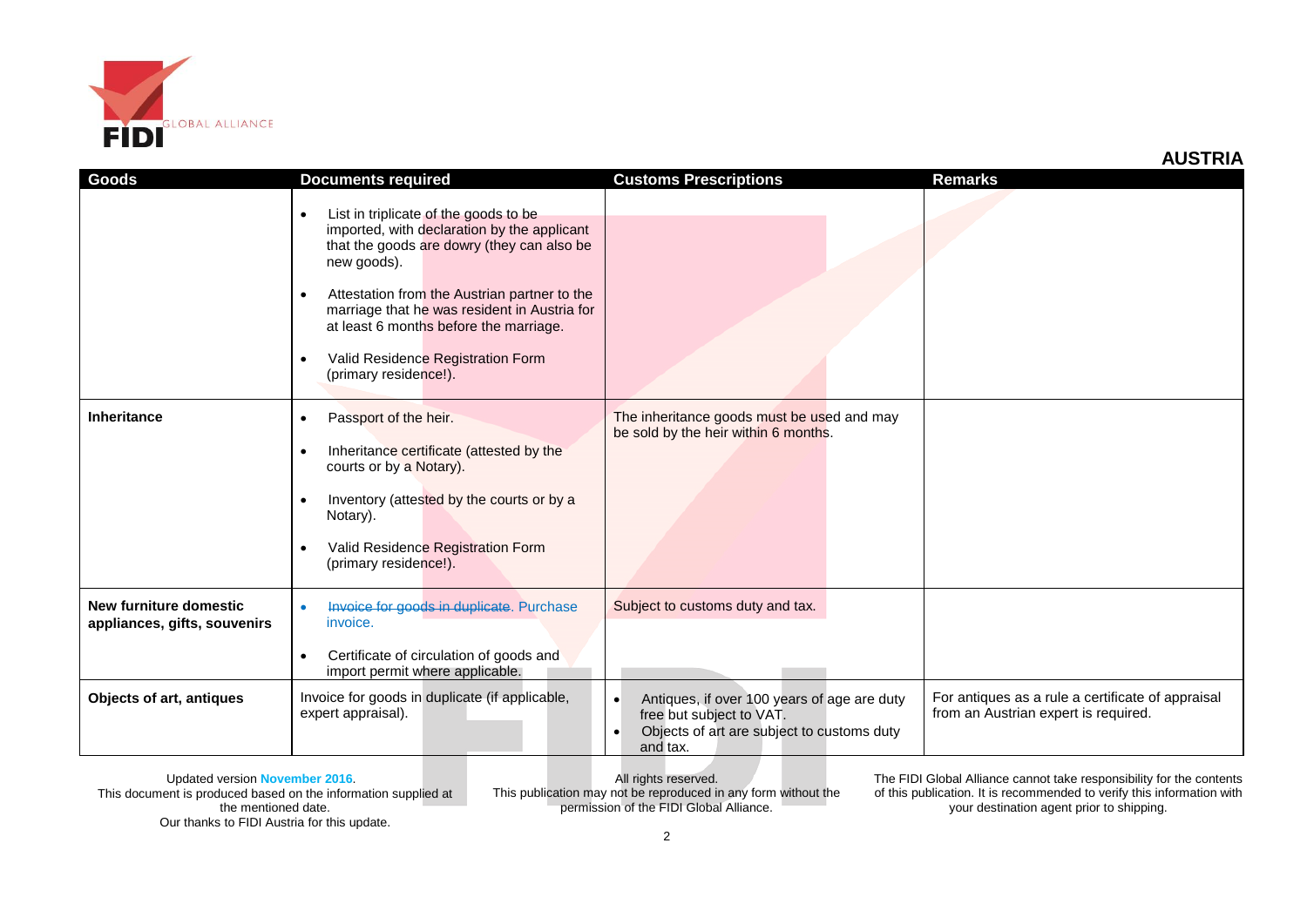

| <b>Goods</b>                                              | <b>Documents required</b>                                                                                                                                                                     | <b>Customs Prescriptions</b>                                                                                                                                                                                                                                                                                                                                                                                                                                                                                | <b>Remarks</b>                                                                                                                                                                                                                                                                                                                                                                                                                                                                                                                                                                                                                       |
|-----------------------------------------------------------|-----------------------------------------------------------------------------------------------------------------------------------------------------------------------------------------------|-------------------------------------------------------------------------------------------------------------------------------------------------------------------------------------------------------------------------------------------------------------------------------------------------------------------------------------------------------------------------------------------------------------------------------------------------------------------------------------------------------------|--------------------------------------------------------------------------------------------------------------------------------------------------------------------------------------------------------------------------------------------------------------------------------------------------------------------------------------------------------------------------------------------------------------------------------------------------------------------------------------------------------------------------------------------------------------------------------------------------------------------------------------|
| <b>Gifts</b>                                              | Purchase invoice in duplicate.<br>$\bullet$<br>Import permit where applicable.<br>$\bullet$<br>Certificate of origin.<br>$\bullet$                                                            | Subject to customs duty and tax.                                                                                                                                                                                                                                                                                                                                                                                                                                                                            |                                                                                                                                                                                                                                                                                                                                                                                                                                                                                                                                                                                                                                      |
| Passenger cars,<br>motorcycles, motor<br>scooters, mopeds | Same as removal goods, but in addition<br>$\bullet$<br>vehicle papers (type certificate).<br>Invoice or purchase order.<br>$\bullet$<br>Copy of registration or copy of title<br>certificate. | Free of duty only in connection with a move.<br>Vehicles must be in use and possession of<br>the emigrant for at least 6 months in<br>country of departure.<br>A tax called "NOVA" (between 8 and 14% of<br>the actual value) has to be paid at the time<br>of registration. NOVA means<br>"Normverbrauchsabgabe" (standard<br>consumption tax) and is calculated on the<br>average gas consumption of the individual<br>model.<br>Owner of car must have been outside of the<br>EC for at least 12 months. | The vehicle cannot be cleared together with<br>removal goods. After customs clearance, the<br>passenger cars, motorcycles, motor scooters,<br>mopeds are blocked for 12 months, i.e. within<br>this period they may neither be sold nor given<br>away unless the customs duties and VAT are<br>subsequently paid.<br>A separate customs clearance at the competent<br>customs office is necessary (not every customs<br>office is authorised for customs clearance).<br>If the inward journey is made in the own car,<br>then application should be made to the Austrian<br>frontier customs office for the issue of the T1<br>Form. |
| Caravans, trailers motor<br>boats                         | Same as passenger cars.                                                                                                                                                                       | Free of duty.                                                                                                                                                                                                                                                                                                                                                                                                                                                                                               | Same as passenger cars.                                                                                                                                                                                                                                                                                                                                                                                                                                                                                                                                                                                                              |
| <b>Firearms</b>                                           |                                                                                                                                                                                               | Special official permit necessary.                                                                                                                                                                                                                                                                                                                                                                                                                                                                          | Import of pump guns forbidden.                                                                                                                                                                                                                                                                                                                                                                                                                                                                                                                                                                                                       |
| Spirits, cigarettes, tobacco,<br>perfumes                 | Same as removal goods.                                                                                                                                                                        | Only the permitted amounts for travellers are<br>free of duty and tax.                                                                                                                                                                                                                                                                                                                                                                                                                                      | Subject to import permit, heavy import duties,<br>complicated customs clearance (we advise<br>against importing).                                                                                                                                                                                                                                                                                                                                                                                                                                                                                                                    |

Updated version **November 2016**. This document is produced based on the information supplied at the mentioned date. Our thanks to FIDI Austria for this update.

All rights reserved. This publication may not be reproduced in any form without the permission of the FIDI Global Alliance.